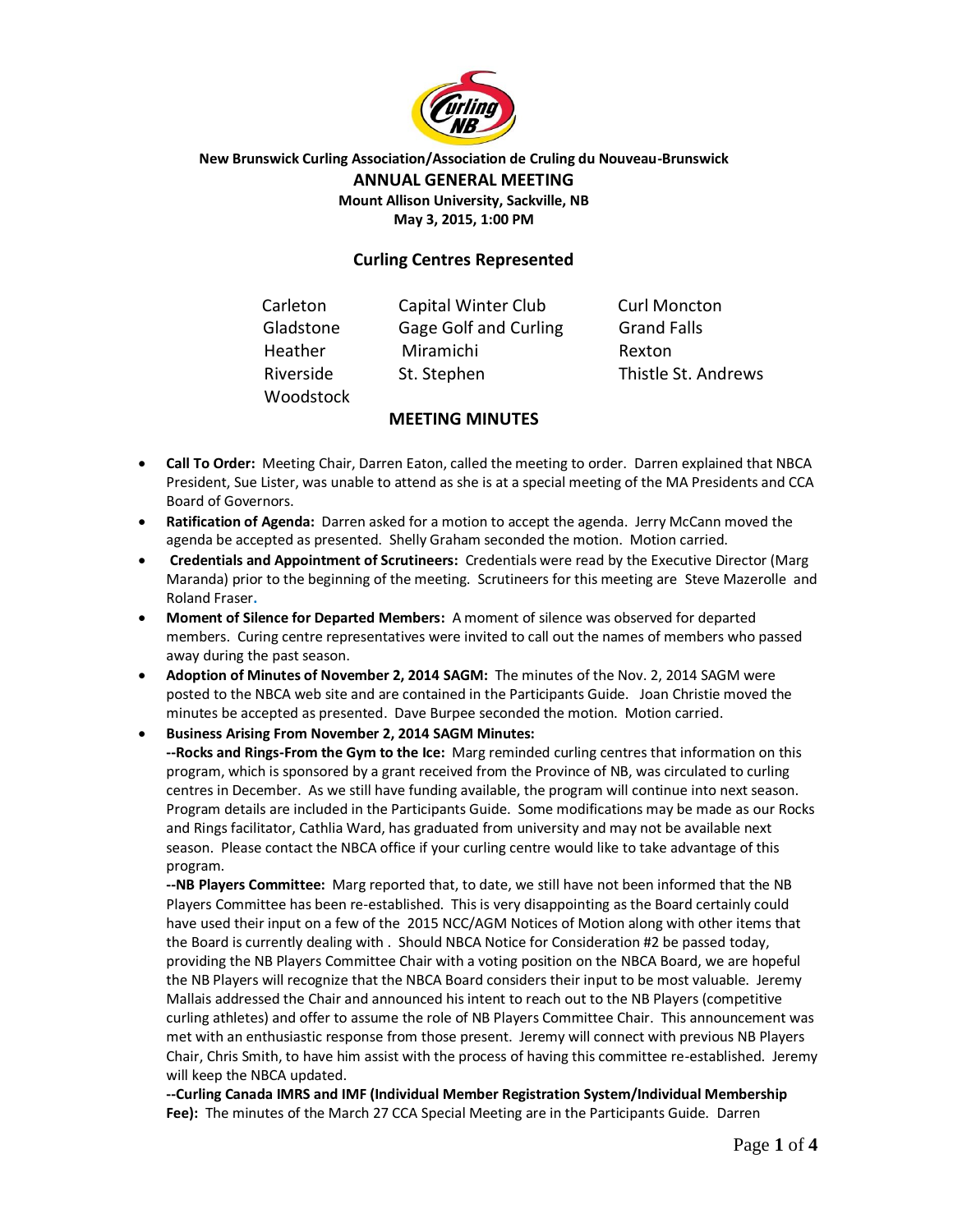reported that the proposed IMRS and IMF has been approved for implementation in 2016-17. Next season, a pilot will be performed with the results discussed among all MA's prior to the 2016-17 implementation. Marg stated it is imperative that the NBCA participate in the Pilot so we can determine, first hand, how this new Affiliation Model and Registration System will impact the NBCA and our Affiliated Curling Centres. We still have many unanswered questions and expects participation in the Pilot will help answer several of them. Marg stated she expects detailed information will be presented at the 2015 NCC. She also stated that all NB Affiliated Curling Centres will receive more information once it becomes available. Ellery Robichaud asked if the \$4 NBCA Fee plus the \$2 CCA Fee (per member) is final with no additional fees. Marg acknowledged that this is correct. Jonathan Goodine asked if ALL curling participants were subject to the Individual Membership Fee. Marg responded that all members (adult and youth), along with regular corporate league participants, were subject to the fee.

## **Report from May 3, 2015 NBCA Board Meeting:**

**--Reviewed NCC Notices of Consideration:** Darren reported the Board discussed each NCC Notice for Consideration and will be reporting the Board's recommendations when we discuss them further down in this agenda.

**--High Performance League**: Darren reported that the Board agreed to support the 2015-16 pilot of this league. The Board has instructed a committee be formed that will report to NBCA Board as planning evolves. A great deal of discussion followed with the highlights outlined below:

--Jerry McCann: is concerned about the tight time line and due diligence to ensure all competative athletes have the opportunity to provide input. Darren says the committee will work to ensure every competitive athlete has the opportunity to compete.

--Jeremy Mallais: due to lack of consultation and information, his team will play only because of the seeds being provided. He doesn't necessarily agree that NB teams, by playing against one another several times, will develop to the point of being better able to compete against teams at the National Championships. Darren say there is wide array of benefits included with this league and, as such, the Board felt it necessary to support it.

--Shelly Graham: met with Damien and Ellery and although seeds were discussed they were not a guarantee. Darren stated the seeds are to be a trial for this season.

--Jerry McCann: stated due process has not been followed. This impacts Provincial Events and therefore needs General Membership approval.

--Shelly Graham: supports Jerry's comments. She also stated that CWC's support of this league was conditional to further information and specifics. It was the understanding of the entire CWC Board that such information would come from this meeting

--Marg Maranda: in light of the comments made here today, the question of due process will need to be reviewed by the Board along with the accuracy of the information provided to the Board.

--Lorne Boulter: If a questionaire regarding this league is being sent out, please include the Gage.

- **NBCA Board of Directors Annual Reports:** Darren informed the assembly that the NB Presidents and Executive Directors reports are in the front of the Participants Guide and the remaining Board reports are at the back of the Guide.
- **Curling Canada Report (Governor-Yves Maillet):** CCA Governor, Yves Maillet, is unable to attend today as he is attending the special meeting between the MA Presidents and the CCA Board of Governors. He has, however, submitted a report which was read by Marg and is contained in the Participants Guide.
- **Curl Atlantic Report (Gary Wilson**): Gary gave an overview of his report which is contained in the Participants Guide.
- **Province of New Brunswick (Christine Powers-Tomsons):** On December 10, 2013, the Province of NB/Sport and Recreation Branch assigned a new consultant to the NBCA. Christine Powers-Tomsons brought greetings from the Province of NB and complemented the NBCA on the work being done to promote curling in NB, particularly with the creation of the "From the Gym to the Ice" program. She encouraged curling centres to take advantage of this initiative in an effort to grow membership.
- **Appointment of Auditors:** Catherine moved we appoint David Stewart to review the 2014-15 financial records and to prepare the supporting financial reports . Dave seconded the motion. Motion carried.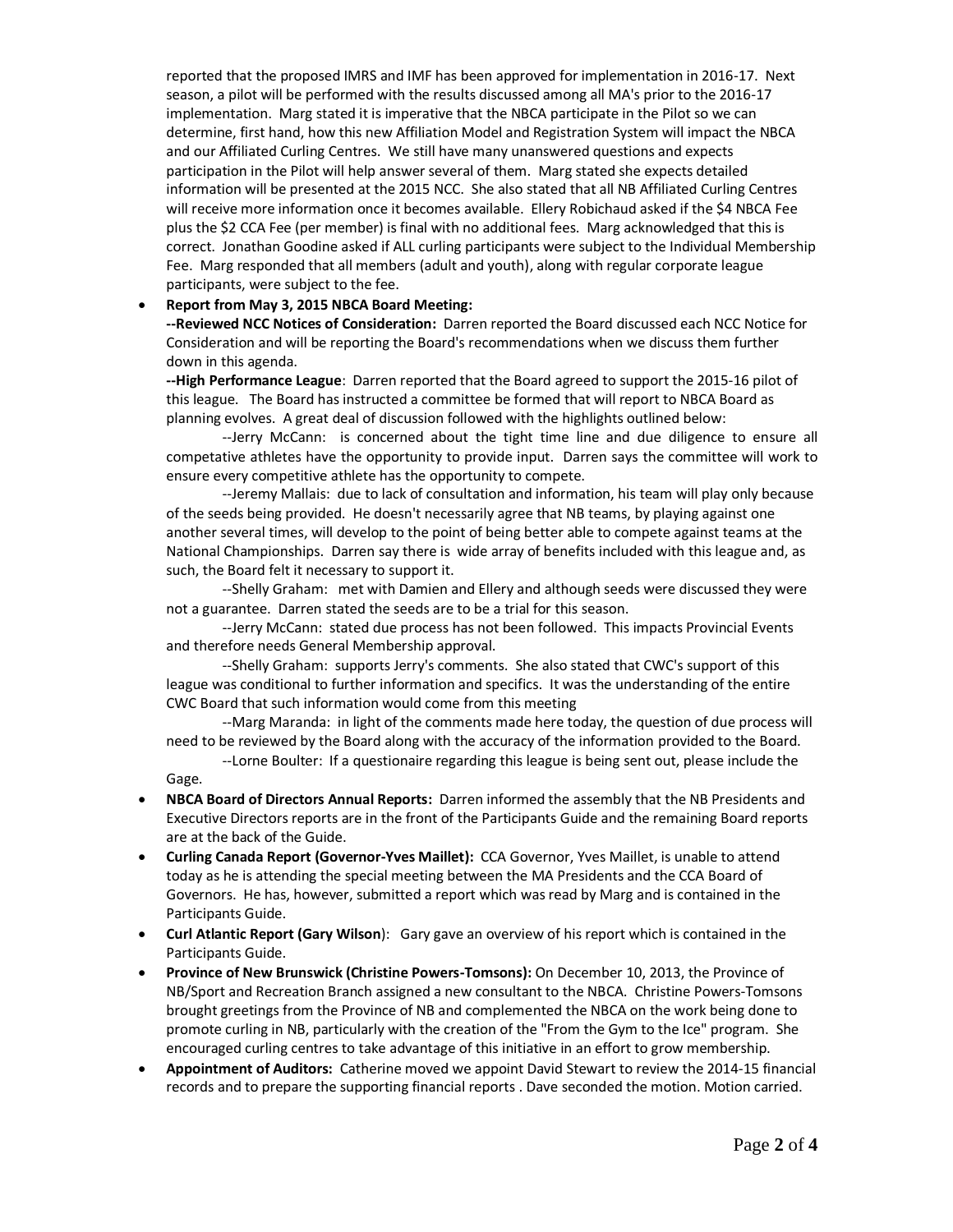- **2015 Fall Technical Calendar:** In an effort to better communicate the courses and clinics lined up for this summer and fall, the 2015 Summer/Fall Technical Schedule was circulated to all curling centres and posted on the home page of the NBCA web site. A copy of the schedule is also in the Participants Guide.
- **2014-15 NBCA Provincial Events Schedule:** A copy of the finalized 2014-15 Provincial Events Schedule is in the Participants Guide and will appear on the NBCA web site within the next several days. John C. spoke of the fact that the 2016 and 2017 Little Rocks Provincial Event will be held on arena ice.
- **Travelers Club Championship-Management:** Travelers has asked Curling Canada to take over management of the National Travelers Club Championship. Travelers will remain the "governing" body of the event and will continue to fully finance it. A Notice of Motion was circulated to all Member Association and a special meeting of Curling Canada and the MA Voting Delegates was called. The motion was carried.
- **National Curling Congress- Notices for Consideration:** The NCC Notices of Motion were previously emailed to all NB Curling Centres and are contained in the Participants Guide. Each "Notice" was reviewed, the Board recommendations reported and discussions among curling centre voting delegates took place. Below are the discussion results and the voting instructions that will be provided to National Curling Congress NB Delegates.

--Rules: Unanimously voted in FAVOR of supporting this motion. (Board recommended voting in favor)

--Age Requirement for Brier and Scotties: Some discussion took place suggesting that this could increase participation of the NB Tankard and Scotties but could also decrease participation in the NB Juniors, especially if scheduling conflicts occur. Would athletes be eligible to participate in both Juniors and the two adult events? If our older Juniors participate in the two adult events and not in our U21 Championships, we would be sending weaker teams to the U21 Nationals. Concern regarding alcohol at the adult events was brought up. The majority voted AGAINST this motion....12 against and 7 in favor. (Board recommended voted against this motion)

--Three Motions Regarding Direct Entry: As did the Board, voting delegates unanimously voted to instruct our NCC/AGM Voting Delegates to vote in FAVOR of removing the pre-qualification round and in FAVOR of all 14 MA's having direct entry to the entire Championship.

--Mixed Doubles Trials: As did the Board, there was a unanimous vote in FAVOR of this motion.

--New Affiliate Organization: As did the Board, there was a unanimous vote in FAVOR of this motion as long as it is Revenue Nutral.

--Residency (Free Agent): As did the Board, there was a unanimous vote AGAINST this motion.

--Residency (Curl BC): AS did the Board, thre was a unanimous vote in FAVOR of this motion. NOTE: The policy may be slightly modified at the NCC.

--Policy re consultation (NOCA): As did the Board, there was a unanimous vote in FAVOR of this motion.

--Change to Bylaws (Interpretation..): As did the Board, there was a unanimous vote in FAVOR of this motion.

--Change to Bylaws (Membership..): AS did the Board, there was a unanimous vote in FAVOR of this motion.

--Change to Bylaws (Meetings of Members): As did the Board, there was a unanimous vote in FAVOR of this motion.

- **2011-2015 NBCA Strategic Plan:** Marg reported that the 5 year NBCA Strategic Plan expires at the end of 2015. Copies of the plan, along with the results of each item on the plan, were handed out to those present at the meeting. Marg stated that the Board will now have to look at creating a new Strategic Plan and will seek the assistance of our PNB rep, Christine Powers-Tomsons. Further information will be circulated as it becomes available.
- **NBCA Board Elections:** The names of those who have agreed/offered to run for the open NBCA Board Positions, with the exception of Gail Saaman, who has offered to run for the position of South Zone Director, are contained in the Participants Guide. Darren called out the names of each nominee and asked that they stand to be recognized. Darren then asked if there were any nominations from the floor. Bearing none, the following positions will be filled by acclimation:

1st VP: David Burpee, 2nd VP: Joan Christie, Central Zone Director: Dmitri Makrides, South West Zone Director: Anna Fitzgerald, South Zone Director: Gail Saaman.